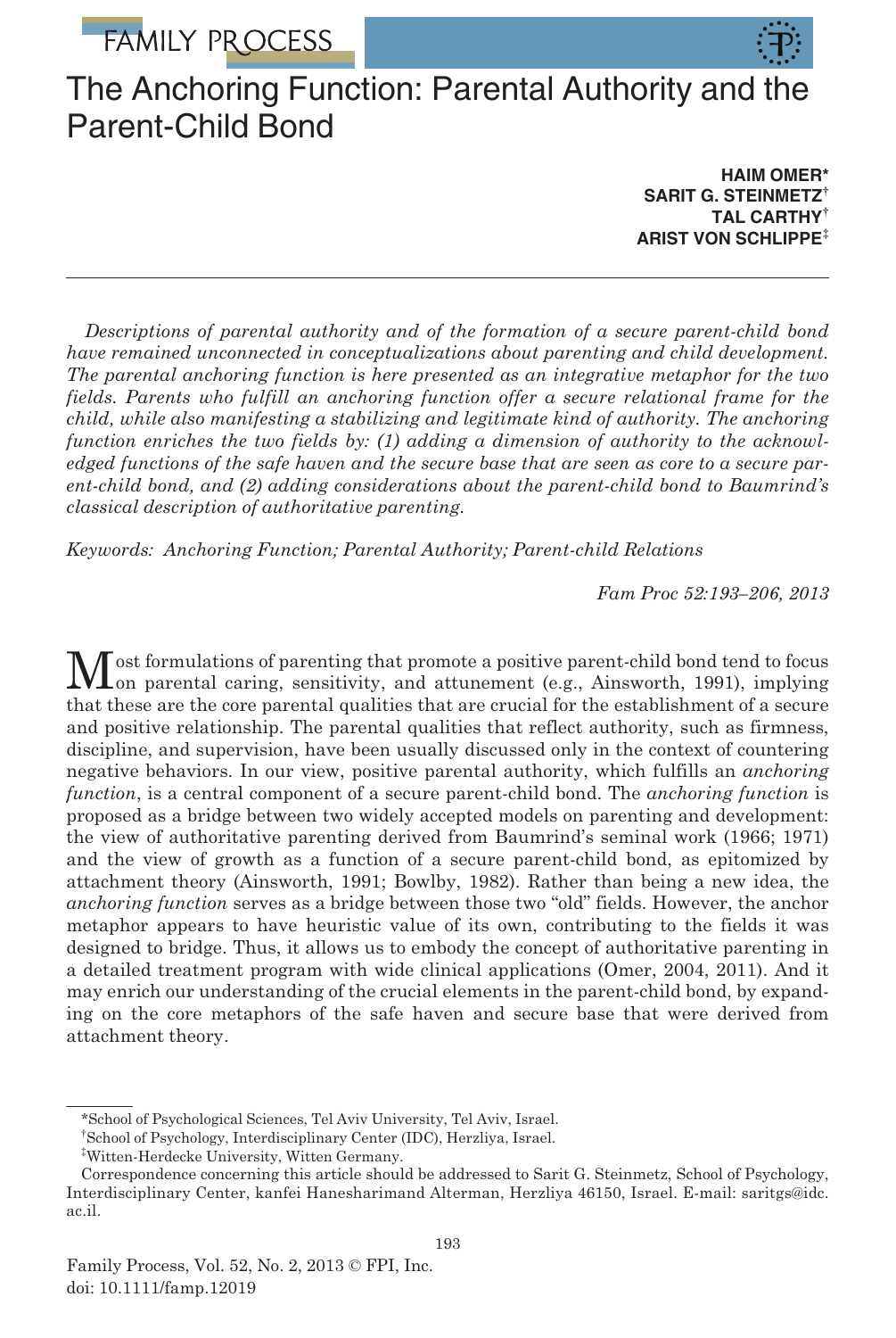## PARENTAL AUTHORITY AND THE PARENT-CHILD BOND

Traditionally, parental authority was often defined by distance, punishment, and dominance. The authority figure saw him- or herself as the sole and absolute source of power, accountable to no one, and holding no responsibility for escalation in the interaction with the child. Disciplinary harshness was viewed solely as a function of the child's opposition (Braunmuehl, 1983). A new view of authority gradually gained acceptance with Baumrind's conceptualization of parenting as a function of two orthogonal factors, responsiveness and demandingness (Baumrind, 1966; Maccoby & Martin, 1983). Responsiveness refers to the extent to which parents foster the child's individuality and self-assertion by being attuned, supportive, and sensitive to the child's requests. Demandingness refers to the claims parents make on children to become integrated in society by behavior regulation through discipline and supervision. According to this model, parenting characterized by the traditional authority described above is highly imbalanced by being low in responsiveness and high on demandingness, thus representing an "Authoritarian-Directive" style (Baumrind, 1991). Such a style of authority would probably offer the child a conditional and insecure parent-child bond, for the child is accepted by the parent and receives affection only as long as he or she complies. Such conditional regard has negative consequences both for the child's development (Kanat-Maymon, Roth, Assor, & Reizer, 2012), and for his or her attitude towards the parent (Roth, Assor, Niemiec, Ryan, & Deci, 2009). The arbitrary nature of some manifestations of authoritarian parenting ("You'll do that because I said so") also precludes the development of mentalizing skills, which are now viewed as central to the child's development (Fonagy, Gyorgy, Jurist, & Target, 2004). Mentalization is obstructed because the child's mind is not being "kept in mind" by the parent, while the parent's mind is made willfully opaque ("Orders should be obeyed, not understood!").

Indeed, since the late 1950s this type of parental authority has come under severe criticism. An anti-authority stance became more and more fashionable among psychologists and educators. Hopes ran high that children could be reared without demands and restrictions, which were viewed as detrimental to spontaneous growth (Braunmuehl, 1983). Today, however, most professionals would agree that these hopes were disappointed. Children brought up in this spirit turned out to have more problems than children reared in a more traditional manner (Baumrind, 1973, 1971; Lamborn, Mounts, Steinberg, & Dornbusch, 1991; Mayseless, Scharf, & Sholt, 2003; Parke & Buriel, 1998; Steinberg, 2001). However, the old model of authority could not be simply reinstated. It had to be redefined so as to fit with our ideals about responsive and sensitive parenting as well as with the values of a more democratic society. Baumrind's (1966, 1971) description of authoritative parenting was a major step in this direction. According to her, the authoritative parent directs the child's activities, but does so in a rational, issue-oriented manner, encouraging dialogue, and sharing with the child the reasoning for a decision to be taken.

The present model of authority builds on Baumrind's formulations, expanding it by specifying the sources and means of parental authority, as well as the links between these factors and the formation of a secure parent-child bond. The model, also known as the "non-violent resistance" or the "new authority" approach, is based on clinical experience and empirical evidence from several parent-counseling programs conducted in Israel, Germany, the U.K., and Belgium (Koetter & Schlippe, 2007; Lebowitz, Dolberger, Nortov, & Omer, 2012; Levavi, 2010; Ollefs, Schlippe, Omer, & Kriz, 2009; Oleffs & Schlippe, 2007; Omer, 2001, 2004, 2011; Omer & Lebowitz, 2012; Vanschoonlandt, Van Holen, & Vanderfaeillie, 2012; Weinblatt & Omer, 2008). In these programs, parents received a short-term (ten to twenty sessions) intervention, emphasizing parental presence, ability to structure the environment, self-control, and social support. The interventions were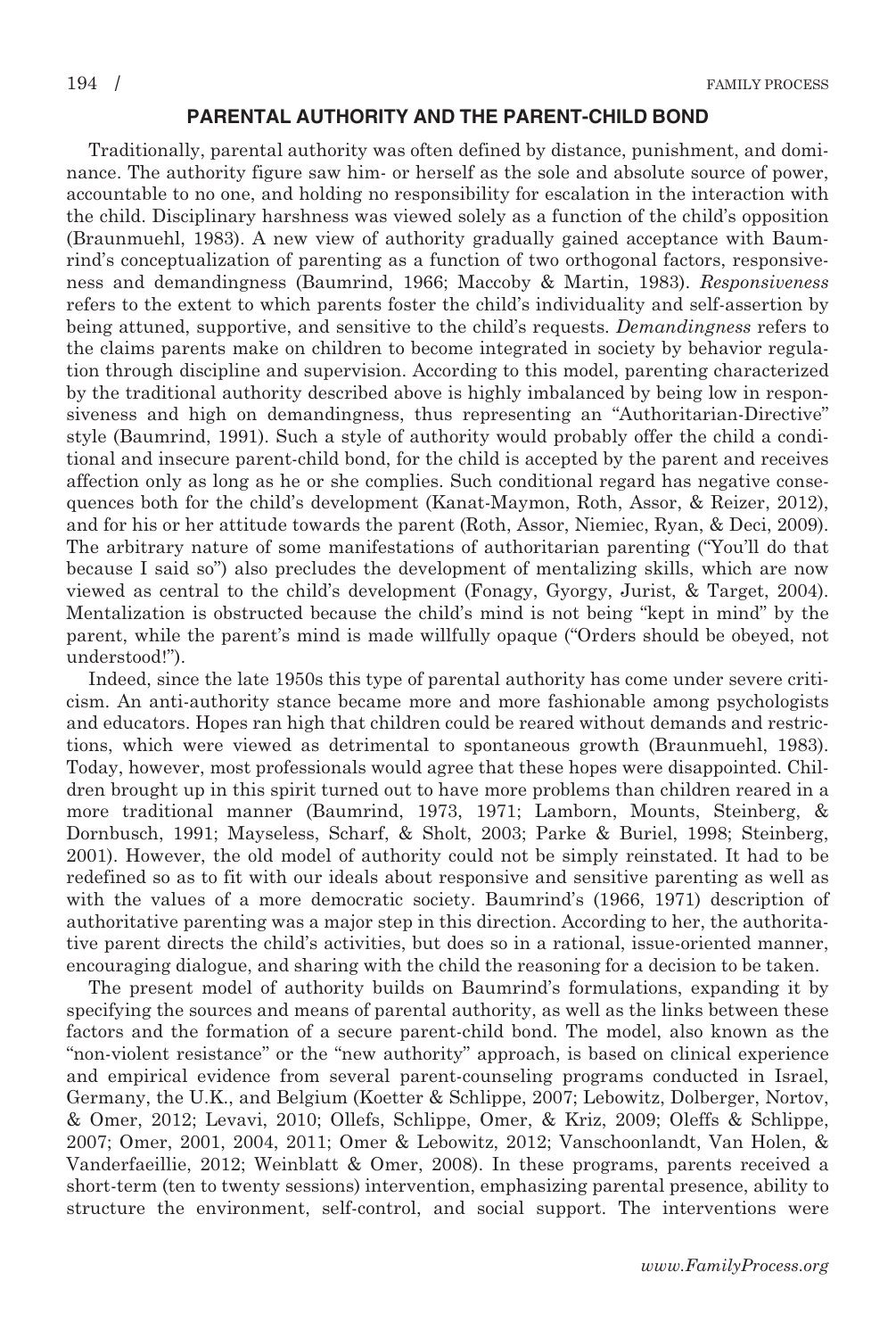administered to clinical populations (e.g., parents of children with ADHD, aggressive behavior, anxiety disorders, truancy, self-risk, and delinquent behaviors) and non-clinical ones (e.g., parents worried about possible computer abuse and exposure, cannabis and alcohol exposure, and dangerous driving style). The counseling program, administered to families with parents from European, African, and Middle-Eastern origins, has been shown to reduce children's symptomatic behaviors and parents' sense of helplessness and punitiveness. The wide cultural range of the treated populations shows the model to be relevant for parents originally from both more democratic or more traditional societies. Although the counseling has different emphases with these varied populations, the acceptability of the approach and the effects of the intervention are similar, with drop-out rates probably among the lowest in the literature (Ollefs et al., 2009; Weinblatt & Omer, 2008). The goal of this paper is to lay out the central concept guiding this work—the anchoring function—and its relation to authoritative parenting and the furtherance of a secure bond.

### THE CONTRIBUTION OF DEVELOPMENTAL MODELS

Attachment theorists have provided two influential metaphors for the parental attitudes that foster a secure parent-child bond: the provision of a safe haven and of a secure base (e.g., Ainsworth, 1991; Bowlby, 1988; Cassidy, 2008; Mikulincer & Shaver, 2007). However, attachment theory has mostly ignored the role of parental authority in the formation of secure attachment; an omission that has been criticized by some attachment scholars (e.g., DeWolff & van Ijzendoorn, 1997). The disregard of parental authority in the attachment literature may also stem from the relative scarcity of attachment research in middle childhood and adolescence, when issues of authority become more and more salient (Moss, Bureau, Beliveau, Zdebik, & Lepine, 2009). In these developmental periods, as the child broadens his or her field of exploration and becomes exposed to new risks, the link between authority and and the creation of a secure parent-child bond becomes even more relevant. We thus hold that parental sensitivity and availability should be combined with authority for a stable bond to continue developing during these years. This could be achieved by the parental anchoring function, which would thus complement the functions of the safe haven and the secure base that had been posited as necessary and sufficent for the establishment of secure attachment. Whereas the safe haven and the secure base reflect the parent's offer of refuge and encouragement, the anchoring function reflects the safeguarding aspect of the parents' role, by which they keep the child from venturing into dangerous waters. To fulfill this function, parents must be themselves well anchored in their parental role. After all, an anchor that is not firmly attached cannot stop the ship from drifting. By firmly anchoring themselves, the parents become able to protect the child, themselves, and other family members from the developmental storms that jeopardize growth. Indication for this claim comes from Jones and Prinz's (2005) review of dozens of studies with evidence strongly supporting a link between parental self-efficacy (PSE) and parenting competence. Specifically, parents with higher PSE tend to demonstrate more effective parenting also in the face of challenging child behavior. In our view, parents with high PSE have actually a good sense of anchoring: they feel well grounded in their parental role and duty. However, the parents' self-anchoring does not grow of itself, out of the depths of the parents' minds. We argue that it has four major sources: structure, presence, support, and self-control.

### **Structure**

Structure is created when parents define rules and routines that guarantee and protect the activities of the family and the child. Structure refers also to the parents' organization of protective boundaries, for example, to their room, their work, and their various leisure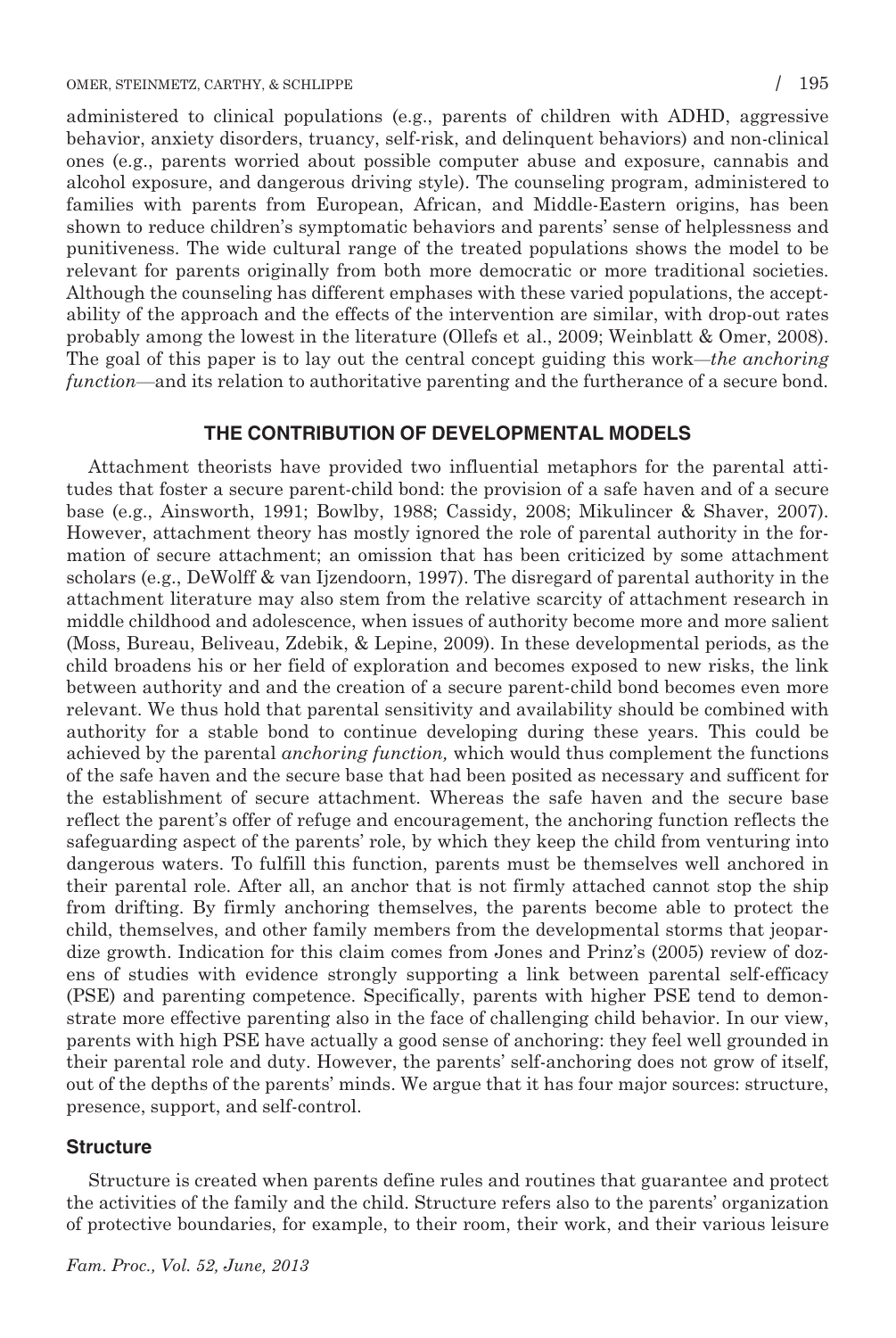and life spheres, as well as those of the child. In addition, it refers to the definition of roles, jurisdiction, accessibility, and rights of the different family members. Structure plays a crucial role in promoting a stable and secure frame for family life (Minuchin, 1974).

Structure is fundamental for any concept of authority. Traditionally, structure served first and foremost for the creation of distance. The authoritarian figures of the king, the community dignitary, and the "pater familias" were hedged in by unassailable boundaries. Not only was the authoritarian parent unapproachable (except by the strict rules of protocol), but also every other member of the family had his or her own strictly defined place with its attendant rules of behavior. Most of today's parents, however, no longer want to have rigid rules on how and when their child should approach them (Omer & Schlippe, 2010). However, in their eagerness to reject any semblance of a formal and distant style, many of those parents opt for an ideal of absolute availability and spontaneity, which often entails a lack of structure and permissiveness that may compromise the child's sense of clarity and stability (Baumrind, 1971). As Minuchin cogently argued, the boundaries of secure parental functioning may fail in two opposite ways: by being impermeable, or too permeable. Good structural therapy should address both conditions.

The damages of low parental structure are illustrated by research on the link between parental accommodation and functional impairment in children with obsessive-compulsive disorder (Garcia et al., 2010; Storch et al., 2010). Parental accommodation—the readiness of parents to yield to the demands of the obsessive-compulsive child regarding structure—is consistently linked to larger functional impairment as well as individual and family distress. These findings suggest that the anxious child's need for a parental anchor is not being met. Specifically, parents who give in to the anxious waves by yielding on all points of routine, boundaries, and demands exacerbate the child's anxiety by sending a message that they too are unable to stand up against it. Instead of serving as a dam, the parents amplify the flood. In our counseling program for parents of children with anxiety problems (Lebowitz & Omer, 2013), we have witnessed two attitudes, in line with Baumrind's (1981) conceptualization of authoritarian and permissive styles, both linked to parental failure to help the child: (1) a strictly demanding stance, which pushes the child without providing support, and (2) a yielding stance, allowing the anxiety to set the rules for the child, the parents, and at times—the entire family. We found that when parents begin a process that assists them to re-anchor themselves, safeguarding daily routines and family structure from the child's anxious demands, the child's distress and symptoms recede (Lebowitz & Omer, 2013).

A parallel process has been demonstrated with the parents of children with Attention Deficit Hyperactivity Disorder (ADHD). One of the common complaints of these parents is that the child's hyperactivity destabilizes not only the life of the child but of the whole family, restlessness and conflicts becoming endemic (e.g., Barkley, 2003; Campbell, Simpson, Boldry, & Kashy, 2005; Lange et al., 2005; see Deault, 2010, and Johnston & Mash, 2001, for reviews). Rather than feeling able to provide an anchoring function for the child, these parents feel tossed about by the child's restlessness. We have found that helping parents to develop "routine anchors" and to guarantee "safe spaces" for themselves, the affected child, and the other children in the family leads to significant reduction in parents' feeling of helplessness and depression, as well as to a marked improvement in the child's attention problems (Ollefs et al., 2009). This finding supports the notion that parental self-anchoring lends stability to the child, reducing his or her level of attentional and emotional lability.

### Presence

Parental presence is conveyed by acts and attitudes that show the child that their parents are available and responsive (Ainsworth, Blehar, Waters, & Wall, 1978). While this has typically been described in the context of the child's distress, we claim that parental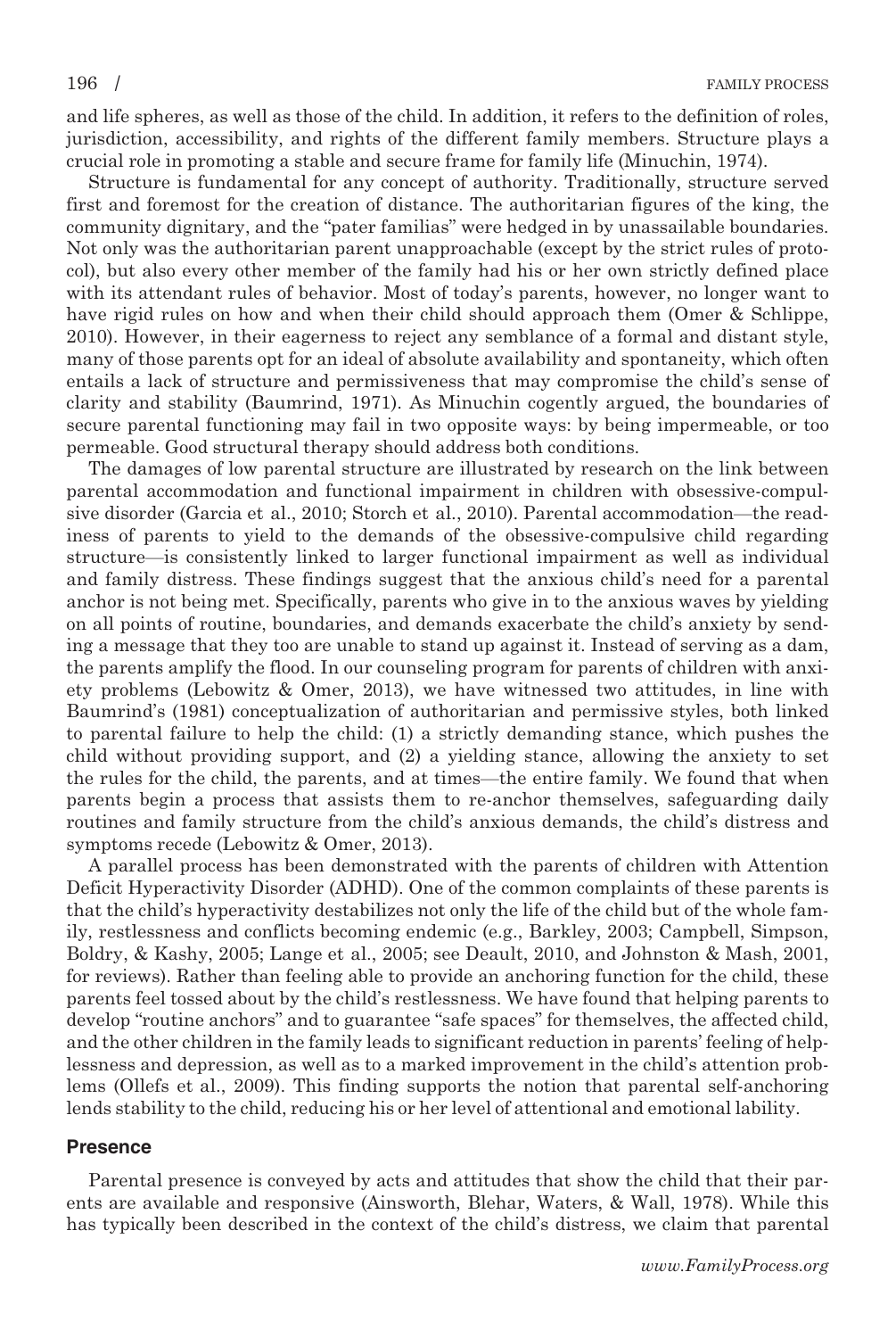presence is manifested also when the parent exercises authority, for instance—in the vital task of supervision (Omer, 2004, 2011).

Parental vigilant care (e.g., "supervision" or "monitoring"<sup>1</sup>) has been shown to be the best preventive measure to a great variety of risk behaviors in children of all age groups (Fletcher, Steinberg, & Williams-Wheeler, 2004; Frick et al., 1992; Petit, Laird, Dodge, Bates, & Criss, 2001). In their meta-analysis, Loeber and Stouthamer-Loeber (1986) found that in addition to positive parental involvement, monitoring and supervision were the dimensions most strongly associated with reduced aggressive and destructive behavior in the child.

The importance of parental vigilance for the development of a secure relationship has been highlighted by authors who concern themselves with the parent-child interaction beyond the toddler years. Thus, while during infancy parents have a rather direct control over the child, in later years children's engagement in independent activities increases, and the child spends more and more time beyond the parents' field of vision (Guttmann-Steinmetz & Crowell, 2006; Waters, Kondo-Ikemura, Posada, & Richters, 1990). In their extension of attachment theory to later childhood, Waters et al. (1990) suggest that the value of the parents' protective care does not decline but takes a different form, becoming increasingly dependent on the child's cooperation, as parents and child develop the shared goal of maintaining mutual access. However, the child's cooperation in this respect may not be self-evident. To exercise effective vigilant care, parents must assume the responsibility and maintain their presence even in face of the child's opposition. Vigilant care is therefore manifested both in the parents' sensitive watchfulness regarding the child's signals of need and distress (Ainsworth et al., 1978) and by their determination to stay close, even when the child tries to keep them at bay (Loeber & Stouthamer-Loeber, 1986). Both functions are needed to give the child security.

Interestingly, in the literature on parental monitoring and supervision, no notice was taken of the similarity between the parents' supervisory activity over a teenager's activities and a parent's vigilant care over the baby. Drawing this parallel will clarify the difference between the distant or intrusive kind of supervision characteristic of an authoritarian kind of authority, and the bond-maintaining nature of an authoritative, anchoring one.

Parents change their level of vigilance regarding the baby, continuously and spontaneously. Thus, when the baby is asleep or calm, the parent may remain busy with other tasks, while keeping his or her mind open for any possible signs of distress—a level of vigilance we term "open attention". This parent's level will be raised to "focused alertness" if the parent detects a sign that might signify distress. At this stage the parent is more closely attentive, but still does not undertake protective action, waiting to see if the baby becomes calmer. If, however, the signs of distress persist, the parent goes up a further level to "active protection", taking action to relieve the baby's distress. Moving flexibly between these levels allows the parents to manage their resources in an informed manner, providing protection while minimizing intrusion.

These fluctuations continue to characterize parental vigilant care throughout childhood and adolescence. In fact, we maintain that the greater a parent's ability to shift between the three levels of vigilant care, the more effective is his or her authority (Omer, 2011). Parents who feel unable to raise their level of vigilant care, even in the face of danger signals, manifest a lack of authority. In our view, this parental inability reflects a weakening of the parent-child bond: the parent no longer trusts the bond to withstand the challenge

<sup>&</sup>lt;sup>1</sup>The parental attitude we are aiming at should involve care and presence in a way that is quite different from the inspectional stance connoted by the terms supervision or monitoring. To emphasize this difference we prefer the term vigilant care.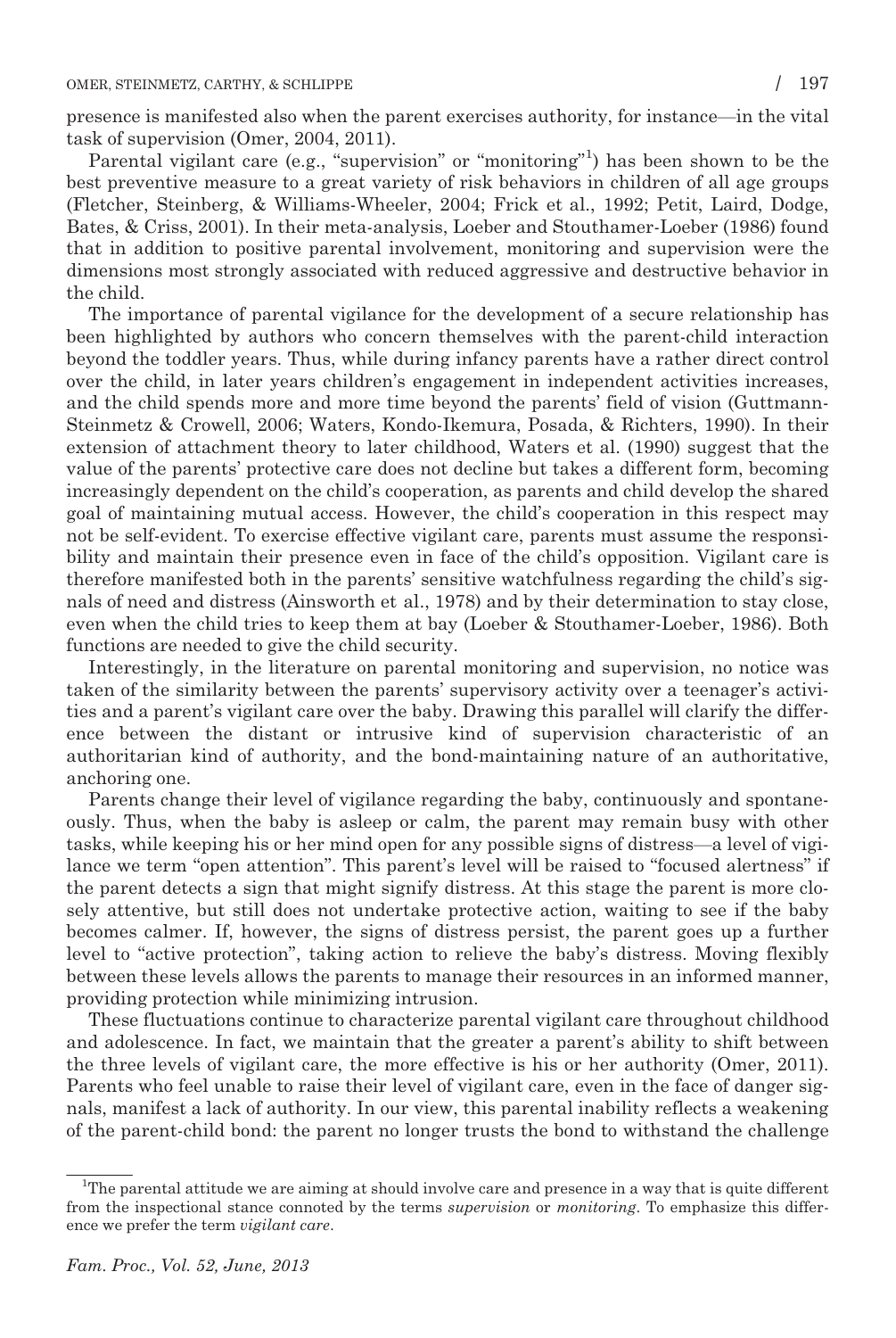of closer vigilance. This becomes evident when the parents of an adolescent object to the suggestion they should look closer at his or her doings by saying: "He will never forgive me for that!" or "If I do this, she will distance herself even more!"

We believe that although teenagers may protest, they in fact feel grateful when their parents are attentive and ready to become involved in case of need. This is illustrated in what a 16-year-old girl told her therapist about her response to a friend, who bragged that her mother was "cool" and never asked her where she was going or when she was coming back. She had answered her friend: "Really? Doesn't she care about you at all?"

Vigilant care also contributes to the child's developing capacity to watch over him- or herself. In our view, the best way to understand the strong link between parental supervision and reduced risk behaviors is to assume that children who experience the parents' vigilant care gradually internalize it. This is demonstrated in a study of preschoolers and their mothers, which showed that children's attachment security was related to high interest in forbidden toys during a "resistance to temptation" task but lower likelihood of transgressing in the mother's absence (Laible & Thompson, 2000). In addition, children in secure parent-child dyads were more likely to express remorse if they failed to resist the temptation, suggesting that these children are already on their way to a fuller internalization of the ability to watch over themselves.

Flexible vigilant care can thus be likened to an anchor with a long rope. In the back of the child's mind the parental anchor is always there, but the tug of the rope is actually felt only when the child gets into troubled waters. With time, the child no longer needs to get to the very end of the tether, but learns to restrain him- or herself before that—suggesting that the parental anchor has become internalized.

### Social Support

Another pillar of the anchoring function is social support, typically based on the marital unit, the extended family, friends, and community groups or institutions (e.g., parents' groups, school, church, etc.). These supportive elements guarantee a broad, legitimate, and transparent base for the parents' authority (Omer, 2011). Traditionally, authority was viewed as a pyramid. The person at the top stood in royal isolation over those beneath. However, free societies have grown exceedingly suspicious of strict hierarchies, in families no less than elsewhere. But can we have an authority that is not structured top-down? Can the boss not really be the boss?

In fact, even the rule of the most traditional pater familias was not the product of his isolated power. The father's authority was upheld by the virtually unanimous support of all major sectors of society. Authority, however, has stopped being self-evident or unanimously upheld. Therefore, in order to stabilize parents in their parental role as not only available and responsive, but also as authority figures, we may need a process of re-authorization, in which the parents' authority is reaffirmed by their support system. This process of supportive legitimization by a helping group, including relatives and friends, provides a wider base for the parents' authority, while also limiting the arbitrariness of their power, as the involvement of supporters engenders transparency (Omer, 2004, 2011). Indeed, studies have shown that parents who bolster their authority with the help of a supportive network feel less helpless, are less punitive, and report a decrease in escalating conflicts with their children (Levavi, 2010; Ollefs et al., 2009; Weinblatt & Omer, 2008).

In this context, it is important to note that the almost exclusive dyadic focus of attachment theory (e.g., Bowlby, 1982, 1988) has perhaps obscured the role played by social support in the development of the parent-child bond. Even in the first year of life, attachment is not strictly dyadic, but often triadic (mother-father-child) or even n-adic (Sydow, 2008). The support system strengthens the parents, making them more confident and better able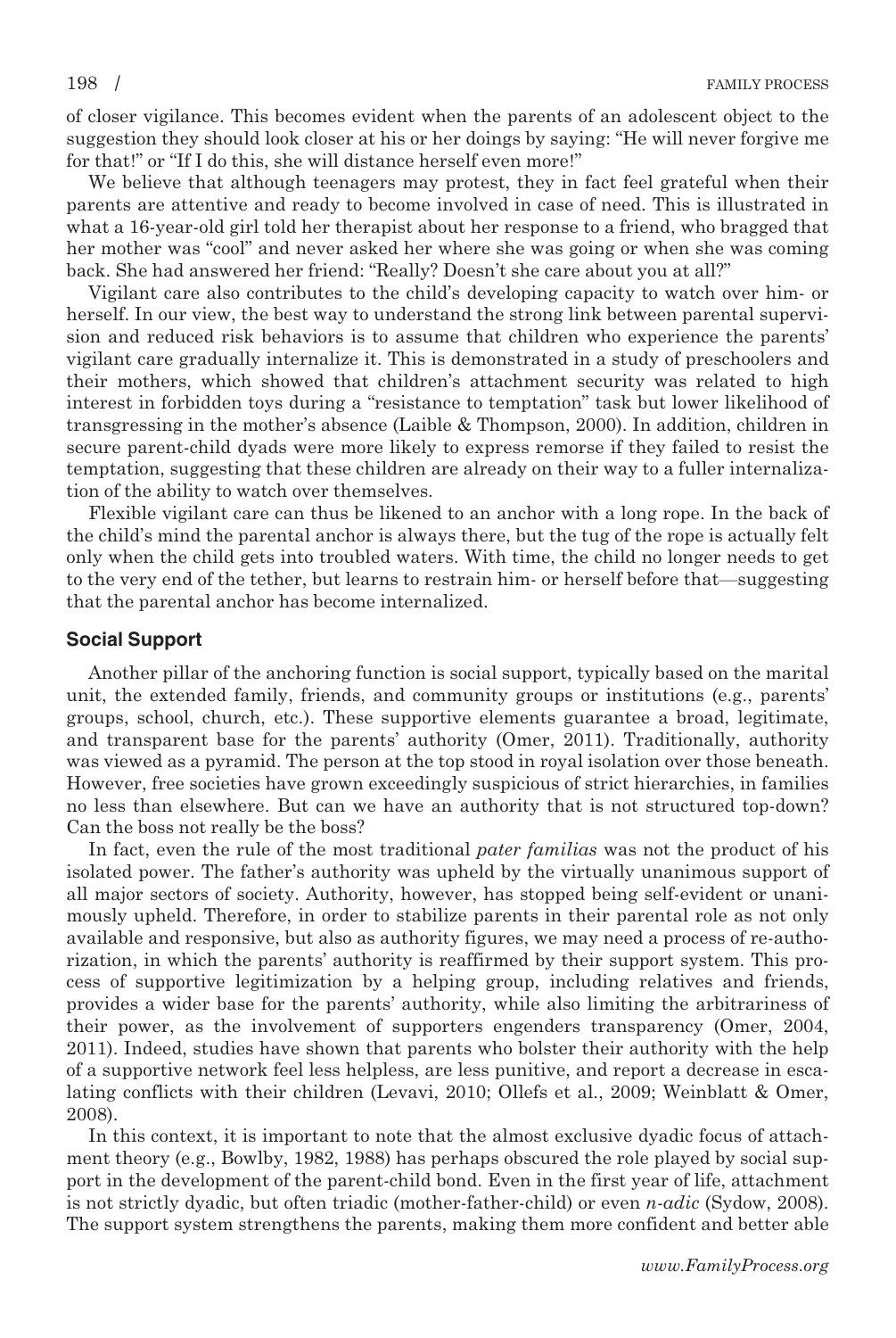to convey their expectations to the baby in delicate situations, for instance, when they try to reduce the frequency of nightly feedings or to make the transition to solid foods. Indeed, social support for first-time mothers was found to be significant for both enhancing maternal self-efficacy and reducing depression in mothers of newborns (Leahy-Warren, McCarthy, & Corcoran, 2012).

The importance of social backing for parental functioning has also been demonstrated with older children. Parents who were willing to receive social support, particularly from the extended family, were found to be more involved with their pre-school child, co-parented more consistently, and used less physical punishments (Coyl, Newland, & Freeman, 2010). Social support thus strengthens the parents, while also setting limits on inappropriate ways of exercising authority.

The establishment of a support system is emblematic of the way the parents' selfanchoring enables them to serve as an anchor for the child. The anchor image is here particularly apt: A small anchor can stop even a very a heavy ship by virtue of its spikes. An anchor of one spike (the isolated parent), no matter how big, would make the task infinitely more difficult. As the child grows, the fact that the parents are anchored in their support system makes their demands more valid and acceptable. In one of our cases a 14-year-old teenager reacted to her mother's demand that she tell her where she was going and when she planned to return, with the usual protest: "You are the only mother that makes such demands!" The mother answered: "I have talked to three other mothers in your group, and we are in this together" (Omer, 2011). This social validation gives the mother broader shoulders, while also lessening the girl's sense of defeat in accepting the ruling. After all, accepting a common rule is less demeaning than bowing to a single will. Moreover, parents' connectedness contributes also to the child's sense of security, as others may step in to relieve them in case of need. Members of the extended family, especially grandparents, may play a crucial role in this respect. Indeed, in families with an involved grandparent, adolescents are in less risk of anti-social behaviors (Dornbusch et al., 1985).

This is particularly relevant when parent-child confrontations escalate rapidly, as not all problems have to be solved in direct confrontation between parent and child. Thus, an aggressive girl, who is able to "take a rest" from an all too demanding interaction with her parents, by spending some time with her uncle may experience more degrees of freedom in her relationship with the parents. The uncle may then also offer to act as a mediator. This may have a positive influence on the parents' authority, especially if the uncle also conveys to his niece that the parents have the duty to resist her violence. Such a supportive network may also help the child internalize a more flexible interpersonal working model, in which relational crises can be solved not only by direct confrontation, but also by the help of others in the immediate environment.

### Self-control

Finally, parents anchor themselves through self-control and persistence. By avoiding escalation in the interaction with the child, by facing intimidation without surrendering, and by resisting contagion by the child's negative feelings, parents add ballast to their presence. Self-control is not exhausted by the avoidance of negative reactions, but is also manifested by the parents' positive ability to endure and persevere. Through these the parents add a time dimension that gives depth to their authority. This is the very opposite of the shallow might of authoritarian parents who build their power on immediate punishments (Omer, 2011).

Traditionally a parent's authority was reflected in his or her ability to achieve complete control over the child. However, this attitude turns the relationship into a power struggle, where the only possible outcomes are controlling or being controlled. Parents may then tend to extreme reactions, when they feel the latter is the case (Bugental, Blue, &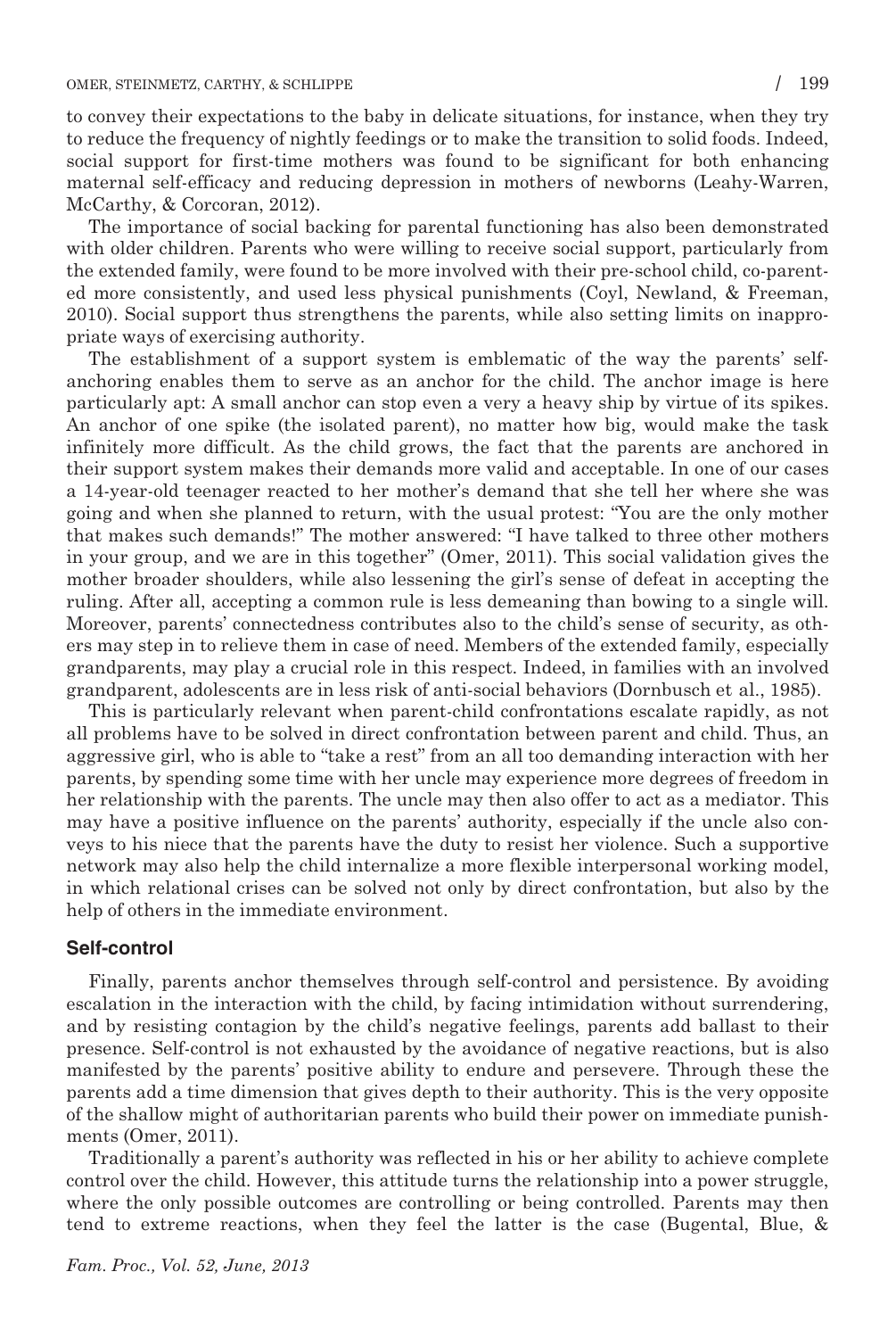Cruzcosa, 1989; Bugental, Lyon, Krantz, & Cortez, 1997). We therefore propose that parental authority should be viewed as a function of the parents' self-control, rather than of the attempt to control the child. This conceptualization follows from the notion that parents who develop self-control gain stability and strength in the process, while also opening space for cooperation. Self-control is also manifested when the parents persist in a non-domineering way in their parental duty, even in the face of opposition. By doing this without assuming an authoritarian, controlling stance, they relieve the child from "the obligation to resist". In fact, parents who underwent our program, which has a strong emphasis on self-control, became less submissive, were less involved in power struggles, and improved the quality of their relationship with the child (Levavi, 2010; Weinblatt & Omer, 2008).

Authority based on self-control offers the child a much safer relational frame than authority that is based on control and total obedience, as the parent-child bond is not conditional and the child is not threatened with the annihilation of his or her will. Internalizing a controlling interaction with a parent may result in a dominance-oriented working model for future relationships. In contrast, the quiet strength conveyed by the parent who exercises self-control may allow the child to use the parent as a stabilizing anchor. Such interactions allow for the formation of a positive working model for interpersonal relationships, as well as enhancing the child's development of self-regulation.

The difference between control and self-control involves also a contrasting attitude regarding time, for the parent no longer feels obliged, as the authoritarian parent may, to react immediately when the child does not comply. The urge to retaliate immediately creates a situation in which confrontations invariably occur at the height of arousal. The parent-child relationship then runs the danger of drowning in escalation. In contrast, when the parents become anchored in their self-control, time itself becomes a source of strength. In our program, we coined three time-related phrases to help parents mitigate their sense of urgency and improve their self-control: "You don't have to win, but only to persist!", "Strike the iron when it is cold!", and "Mistakes are inevitable, but can be corrected!".

The ability to persist, delay responses, and, if necessary, make amends for one's mistakes creates new conditions for relating. Persistent parents provide an emotional guarantee that they are continuously available for the child; parents who postpone and weigh their response allow the child leeway to reconsider; and parents who can offer the child reparation for an inappropriate act demonstrate to the child that ruptures can be mended. In fact, our clinical experience revealed that parents' courageous willingness to make amends for an inappropriate act, far from weakening their authority, actually reinforced it. Such a parent becomes able, when the occasion arises, to lead the child in making amends for his or her own offenses (Omer, 2011).

Time itself is a crucial aspect of these parent-child interactions. Viewed from an authoritarian perspective, every confrontation with the child must have an immediate outcome: either the child obeys, is punished, or "wins". The present kind of authority, in contrast, unfolds in and through time. The authority figure accrues depth and weight by virtue of his or her willingness to persist, delay response, and perform or demand reparation for damaging acts. The child who experiences the parent's persistence learns to feel the parent as present, even when no immediate reaction is forthcoming.

### CASE

In the following vignette we italicize uses of the different aspects of the anchoring image in the therapist's work with the parents.

Mia and Joe, parents of 10-year-old Sid, were seen at our clinic for treatment due to their son's OCD and ADHD. When they came into the first session, they described a series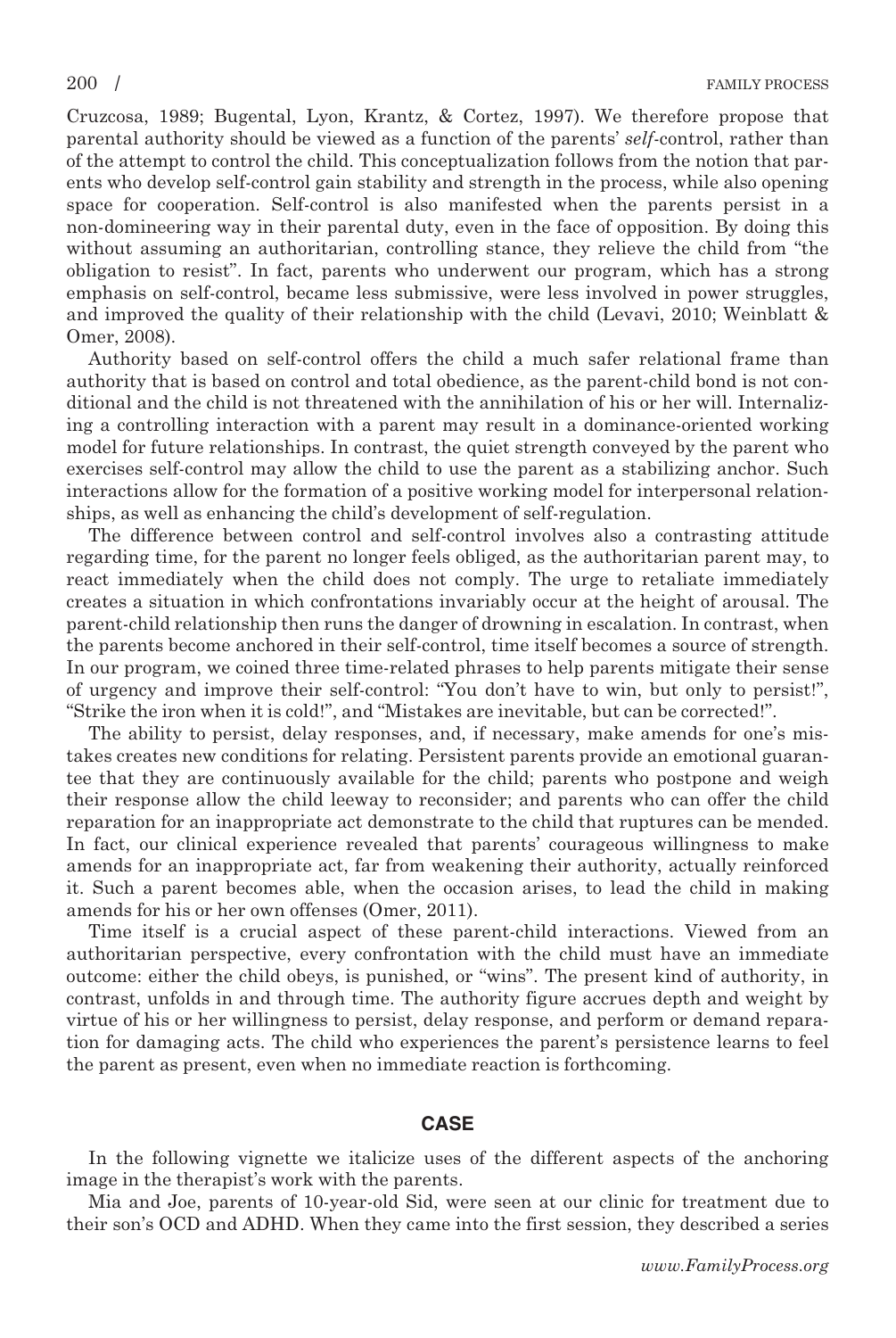of rules Sid has imposed on the family, on account of his fears of contamination and feelings of disgust. Many of these were directed at his 5-year-old sister Cindy (e.g., Cindy was not allowed to be in the kitchen when Sid was there, nor could she sit together with him at table, and when Sid left his room in the morning he would phone his mother to make sure he would not see Cindy before leaving for school). Other rules were for all family members, regarding meals, entrance into and leaving of the house, such as wiping the feet 16 times before coming in. These demands were enforced by screams, tantrums, and extreme threats. Sid would also pull his mother's hair, scream in her ear, and prevent her and Joe from sleeping. He had had one session with a therapist but refused ever to come again. He adamantly refused to see a psychiatrist or take medication. He was also very restless, and Joe described living with him as being at the mercy of a tornado.

The therapist explained to the parents that the purpose of treatment would be to regain weight and stability as parents, so that they might serve as an anchor, which would help Sid and the whole family from being swept along by Sid's problems. They would start by anchoring themselves in a few basic family rules and by connecting themselves to a number of supporters. The parents chose to focus first on resisting Sid's violence and threats and his humiliating rules regarding Cindy. The therapist helped them prepare a written announcement, stating they would no longer put up with those behaviors or keep their problem secret, but would get the help of anybody who could help them. When Sid tried to argue with them and threaten them that it would not help, they said: "We cannot control you, but we can control ourselves. We are your parents and will stay your parents! You cannot discard us or divorce us!" They got up to leave the room, whereupon Sid tore their written announcement to shreds. They said: "You are not required to agree! These are our decisions and we thought it only fair to communicate them to you. Abiding by our decisions is our job!" With the therapist's help they built a support group of ten people which included grandparents, uncles, and a number of close friends. The supporters were informed of the situation and were asked to contact Sid, whenever the parents told them about violent or humiliating occurrences.

The next day Cindy was sitting at the table during breakfast against all previous regulations. Sid tried to attack her, but Mia came in between them, getting the blows instead of her. She kept herself from escalating the situation and said to Sid: "Your violence is unacceptable! I will think about it with your dad and we will decide how to react!" During the day two uncles called and Sid's grandfather sent him an e-mail from Moscow. They told Sid that they cared for him and believed he would overcome his difficulties, but that the violence had to stop. Sid was furious with his parents and accused them of betraying his secret. They said: "We will not stay alone anymore! We are *connected* to the family and this makes us stronger!" Sid came into his parents' room when they were not there, destroyed the bed cover and cut up two dresses and one suit of his parents into small bits. He also tore apart Cindy's beloved doll. The parents documented the destruction and sent the photos to the support group. They came into his room and performed a "sit-in", telling him: "We will sit here until you come up with a solution so that this never happens again." They continued sitting quietly for 45 minutes, refusing to react to his provocations. They were told by the therapist that the sit-in is a *weighty manifestation of presence*. They were told that the sit-in would not change Sid directly, but would change them, adding *weight* to their parenting. At the end of the sit-in they told him: "We still have not found a solution, so we will *weigh our reaction* and tell you later on!" Mia, who already had a good understanding of the anchoring function, said: "That's good! Instead of giving him spurof-the-moment reactions, we give him a long-winded one. We are building a shelter against the whirlwind!" Three days later they came to Sid and told him: "We've decided that you have to help pay for the damage. You are a child and you don't have to pay for it all, but we will also consider partial payment as valid. Do you want to come up with an idea alone,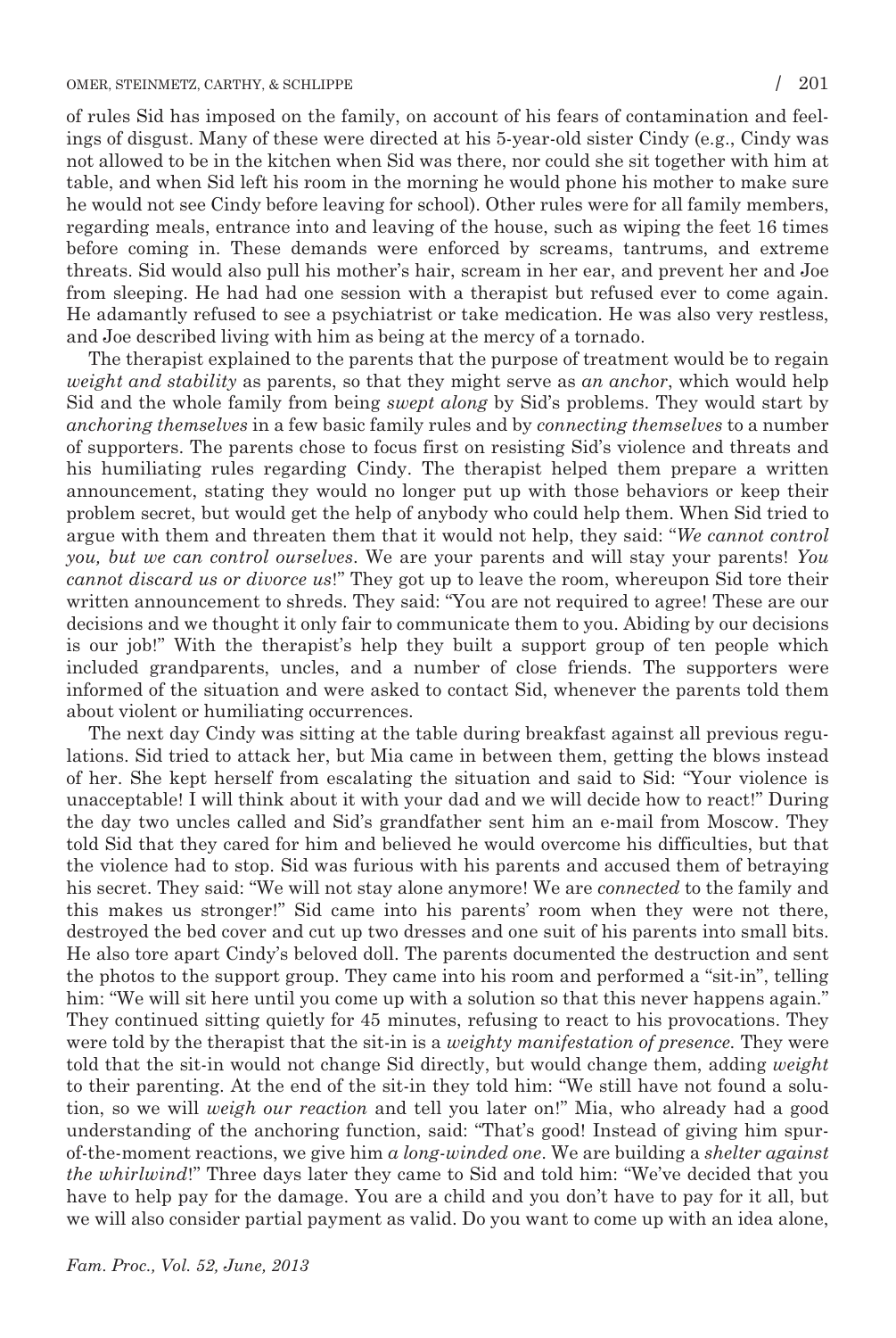or do you prefer that we decide what the payment will be?" Sid refused to volunteer a suggestion. The parents told him they had *plenty of time and* would *delay* their decision for a few days. Next day Sid's grandfather called him and told him: "Don't be a fool! If you make a proposal, even a modest one, they will accept it and they, and I too, will be satisfied! If you don't, they will hit your pocket badly and maybe even sell your computer!" This appeal to self-interest was effective. Next day Sid offered to wash the family car every week for a month. The parents agreed to the suggestion. Another supporter sent Sid an e-mail, telling him he had been smart and had succeeded in getting out of a tough spot. From then on Cindy ate together with the family and had no more limitations on her movement. At the beginning Sid refused to eat with them, but at least she was no longer segregated.

The next goal was to reduce the parents' services that were connected with Sid's OCD. Sid cried inconsolably when they gave him a new message informing him that they would stop a whole list of inappropriate services. Mia became very frightened by Sid's reaction and considered backing down. The father mailed the therapist, who gave them an extra meeting devoted to helping Mia understand that if she got swept over by Sid's anxiety, she would multiply the anxiety, whereas by *steadying herself against the pull of anxiety*, she would be offering him an anchor to secure him from his fears. Thereupon, Sid was visited by his grandmother, who invited him to stay in her house for a few days. He agreed, although in the grandparents' house, none of the compulsive rules were held. After a few days, the parents and Cindy came over and ate together with the grandparents. Sid participated during a small part of the meal. He was brought home the next day by the grandparents, who stayed with him at the parents' home, while Joe and Mia went out for the weekend. Cindy stayed at home and while the grandparents were there Sid started to sit at table with her. The grandparents thus served as a transition anchoring point allowing Sid to achieve goals he would have difficulty achieving in the presence of his parents. When they returned, Sid gradually relented and agreed to sit with the family during meals. Treatment continued for another few weeks. Sid still had rituals, but he no longer involved the family in them. The violence and humiliation stopped. Three years later Sid experienced a worsening of his fears, but this time he agreed to undergo CBT. Treatment was slow, but additional progress was made.

### **CONCLUSION**

In the present model, parents foster a secure parent-child bond by fulfilling not only safe haven and secure base functions but also an anchoring function. This function can be viewed from two standpoints: that of the parental attitudes, connections, and acts that make it possible (the parent's "self-anchoring"), and that of the impact upon the child (the "anchoring" itself). The parents' self-anchoring is manifested when they: (1) create a structural framework that allows for a protected and stable family life; (2) stay present and involved in the child's life; (3) steady themselves through their supportive network; and (4) base their strength on self-control, persistence, and endurance. Each of these gives the parents a hold, enabling them to function as an anchor for their child.

Viewed from the child's perspective, the anchoring function is manifested in three major ways: (1) by contributing to the child's sense of security through safe and protective limits; (2) by offering the child a stable and non-controlling relational frame; and (3) by furthering the internalization of self-care skills and of a positive working model of relating (Mikulincer & Shaver, 2004).

Although we have described authority as dependent mainly on the acts of the parents, the experience of authority is not linear but reciprocal (Tuttle, Knudson-Martin, & Kim, 2012). This can be illustrated if we consider the different ways in which authority develops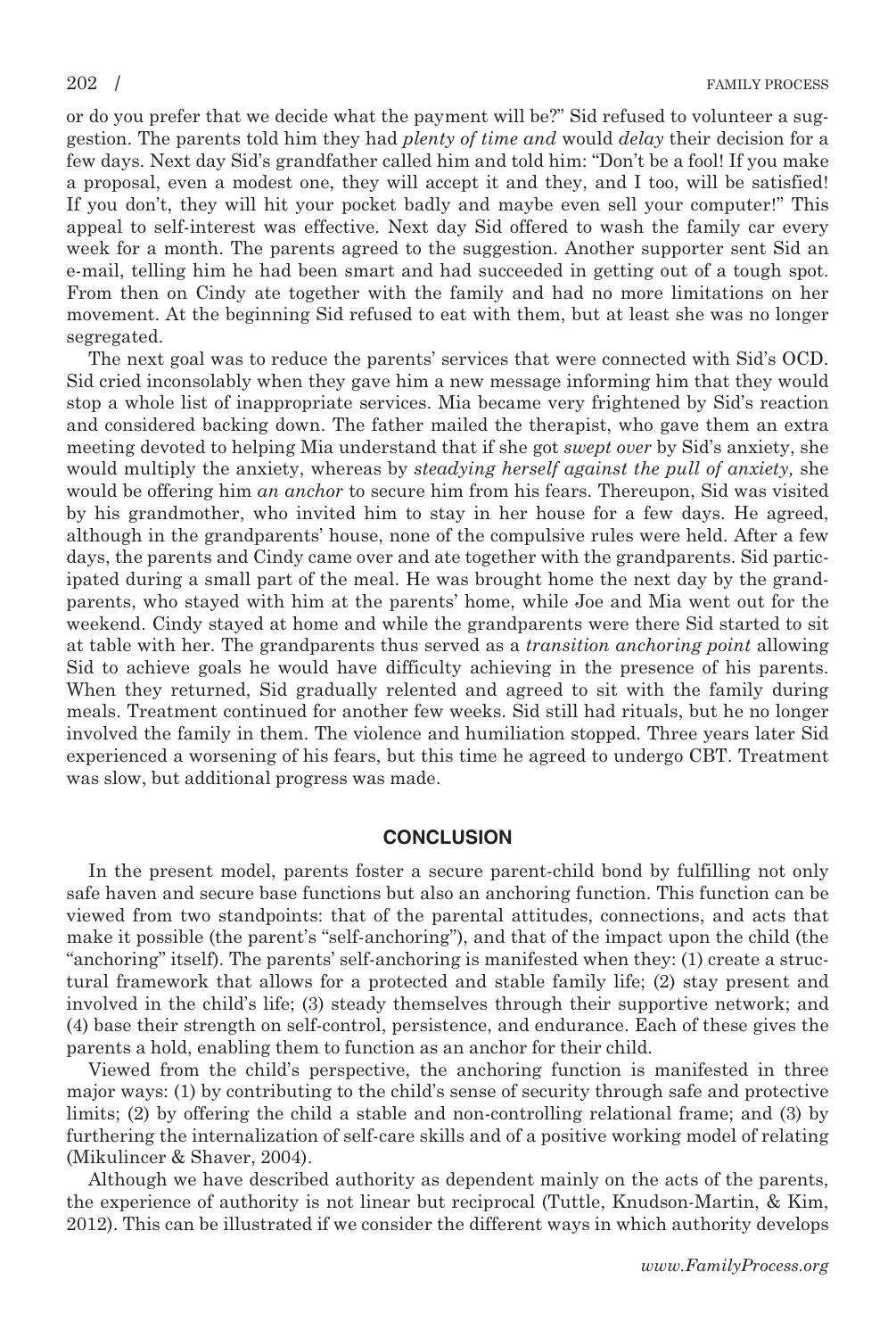with children with different dispositions. Thus, a child with a risk-seeking tendency (Byrnes, Miller, & Schafer, 1999) will elicit completely different patterns of parental supervision than one with an anxious temperament (Perez-Edgar & Fox, 2005). A poor match between the parent's supervisory activities and the child's needs (e.g., a parent excessively monitoring the activities of an anxious child), may exacerbate, rather than mitigate problems (Lebowitz & Omer, 2013).

The reciprocity of authority relations does not, however, preclude unilateral interventions, as was made clear by Patterson (1982): his classical model of coercive interactions is circular, but the interventions he developed are parent-initiated. The parents' unilateral steps, however, bring about not only changes in the child's behavior but on the whole interactive cycle, as exemplified by a pronounced reduction in power struggles and reciprocal negative emotions as a result of our intervention (e.g., Levavi, 2010).

As mentioned earlier, our program has been implemented, with adaptations, with parents from various social, ethnic, and religious backgrounds. Thus, parents who hold to a very traditional concept of authority have to be addressed differently from parents who hold that every solution should be achieved only through dialogue. The anchor image, however, is relevant for both. With more traditional parents, the therapist should stress that the treatment aims at strengthening them; the strength, however, is not that of sheer force, but rather an anchor, which is characterized by persistence, steadfastness, and support. Those parents can be helped to understand that in the society they now live in, attempts to implement the kind of power that parents in their original society usually held are bound to arouse opposition. Those parents are usually amenable to arguments pointing to the danger they will incur if they lose control and use physical punishments. In contrast, the strength they are being offered in the counseling will not only reinstitute their lost respect, but bring them support instead of antagonism. With liberal minded parents, who trust dialogue as a panacea for all ills, the therapist should emphasize that there are kinds of dialogue that are not only unproductive, but actually perpetuate the problem (e.g., endless arguments with the child about his or her rights to unlimited privacy). Those parents can be asked if their child tends to turn every question into a never-ending legal discussion. They can then be helped to understand that putting a stop to a fruitless argument is like anchoring a drifting ship.

Parents from different cultural backgrounds may also differ deeply on the kinds of support they are able to recruit. Orthodox Jews, for instance, will under no circumstances agree to the convening of a support group from outside the immediate family, as this would badly damage the marriage prospects of all their children. However, given the fact that orthodox Jewish families are usually quite large, there is little difficulty in recruiting help from a number of elder children, sons, and daughters in law. Migrant families are often amenable to two kinds of support networks: members of their own ethnic group (often in their neighborhood) and family members in their countries of origin, who often give excellent support by phone. A special problem is posed by the extremely isolated single parent, for whom a patient process of recruitment among school personnel, a couple of relatives, and perhaps a friend or two may be required. For those parents, the possibility of establishing small groups for mutual support can also be of help. Probably the most peculiar support group we ever recruited was with a family presumably linked to the mafia, who had been obliged to emigrate from Sicily to Germany because the father's life was under immediate threat. The problem was that their 6-year-old boy was violent in kindergarten to the extent that the parents felt a threat to their right of asylum in Germany. In the absence of any support group in their new place, appeal was made to their supposedly mafia relatives in Sicily, who took turns in phoning the child up daily, telling him that when he hit German children in their guest country, he was staining the family's honor. They also told him that, when he came home for vacations, things would of course be different.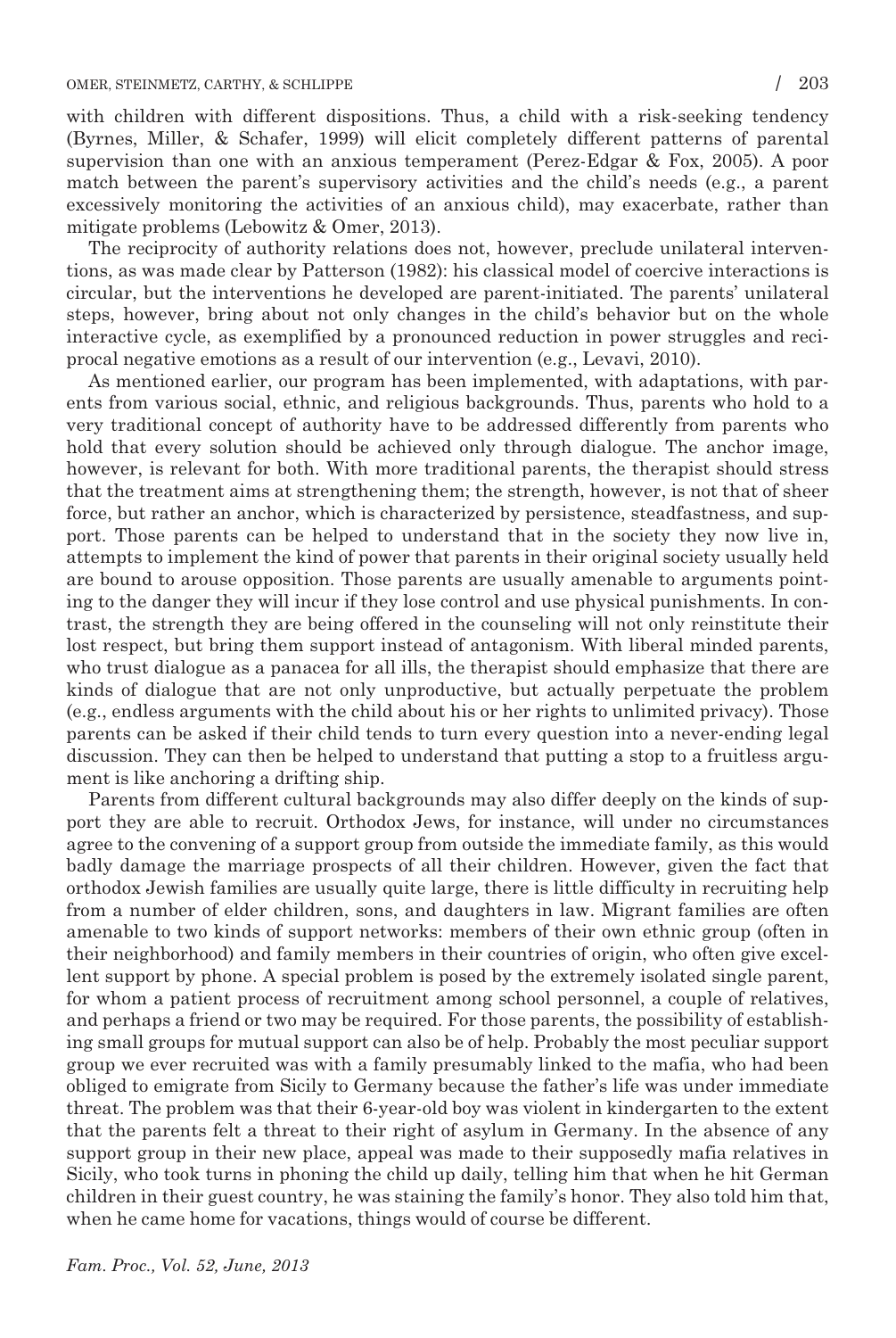Cultural sensitivity is a crucial requirement in any application of parenting models, especially when the anchoring function is considered. After all, parents cannot feel anchored if the parenting model they are asked to implement feels alien to their cultural roots. However, there are very few attempts to rigorously apply an extant intervention to parents from another culture, while attending both to the integrity of the original program and the cultural relevance of the training. Indeed, the work of Cardona and colleagues (2012) shows that this may require considerable adaptive effort. The very duality "authoritarian-authoritative" may work very differently in non-Western cultures. As Chao (1994) has shown, practices that are likely to be classified as authoritarian for most American parents are viewed positively, as "training", by Chinese parents. However, Chao's description makes it clear that, together with her emphasis on "training", the Chinese mother is also very present and close, thus making her authority quite different from the drill of a sergeant-major. We would interpret this mix of closeness with high expectations and demands as a Chinese version of anchoring.

The anchoring concept and the kind of authority it represents, far from excluding the parental warmth and sensitivity that have been usually connected with a stable and secure parent-child bond, actually allows for their better expression. After all, one cannot expect parental love to flourish under harsh developmental storms and in the absence of a well-rooted trunk. Parents must be both strong and sensitive for a dependable bond to thrive.

### REFERENCES

- Ainsworth, M. D. S. (1991). Attachment and other affectional bonds across the life cycle. In C. M. Parkes, J. Stevenson-Hinde, & P. Marris (Eds.), Attachment across the life cycle (pp. 33–51). New York: Routledge.
- Ainsworth, M. D. S., Blehar, M. C., Waters, E., & Wall, S. (1978). Patterns of attachment: A psychological study of the strange situation. Hillside, NJ: Erlbaum.
- Barkley, R. A. (2003). Attention-deficit/hyperactivity disorder. In E. J. Mash & R. A. Barkley (Eds.), Child psychopathology (2nd ed., pp. 75–143). New York: Guilford Press.
- Baumrind, D. (1966). Effects of authoritative parental control on child behavior. Child Development, 37, 887–907.
- Baumrind, D. (1971). Current patterns of parental authority. Developmental Psychology Monographs, 4 (1, Pt. 2), 1–103.
- Baumrind, D. (1973). The development of instrument competence through socialization. In A. D. Pick (Ed.), Minnesota symposia on child psychology (Vol. 7, pp. 3–46). Minneapolis: University of Minnesota Press.
- Baumrind, D. (1991). Parenting styles and adolescent development. In R. Learner, A. C. Petersen, & J. Brooks-Gunn (Eds.), The encyclopedia on adolescence (pp. 746–758). New York: Garland.
- Bowlby, J. (1982). Attachment and loss: Attachment (Vol. 1, 2nd ed.). New York: Basic Books. (Original ed. 1969).
- Bowlby, J. (1988). A secure base: Clinical applications of attachment theory. London: Routledge.
- Braunmuehl, E. v. (1983). Antipaedagogik. Weinheim: Belz.
- Bugental, D. B., Blue, J. B., & Cruzcosa, M. (1989). Perceived control over care-giving outcomes: Implications for child abuse. Developmental Psychology, 25, 532–539.
- Bugental, D. B., Lyon, J. E., Krantz, J., & Cortez, V. (1997). Who's the boss? Accessibility of dominance ideation among individuals with low perceptions of interpersonal power. Journal of Personality and Social Psychology, 72, 1297–1309.
- Byrnes, J. P., Miller, D. C., & Schafer, W. D. (1999). Gender differences in risk-taking: A meta-analysis. Psychological Bulletin, 125, 367–383.
- Campbell, L., Simpson, J. A., Boldry, J., & Kashy, D. A. (2005). Perceptions of conflict and support in romantic relationships: The role of attachment anxiety. Journal of Personality and Social Psychology, 88, 510–531.
- Cardona, J. R. P., Domenech-Rodriguez, M., Forgatch, M., Sullivan, C., Bybee, D., Holtrop, K. et al. (2012). Culturally adapting an evidence-based parenting intervention for Latino immigrants: The need to integrate fidelity and cultural relevance. Family Process, 51, 56-72.
- Cassidy, J. (2008). The nature of the child's ties. In J. Cassidy & P. R. Shaver (Eds.), Handbook of attachment: Theory, research, and clinical applications (2nd ed., pp. 3–22). New York: Guilford Press.
- Chao, R. K. (1994). Beyond parental control and authoritarian parenting style: Understanding Chinese parenting through the cultural notion of training. Child Development, 65, 1111–1119.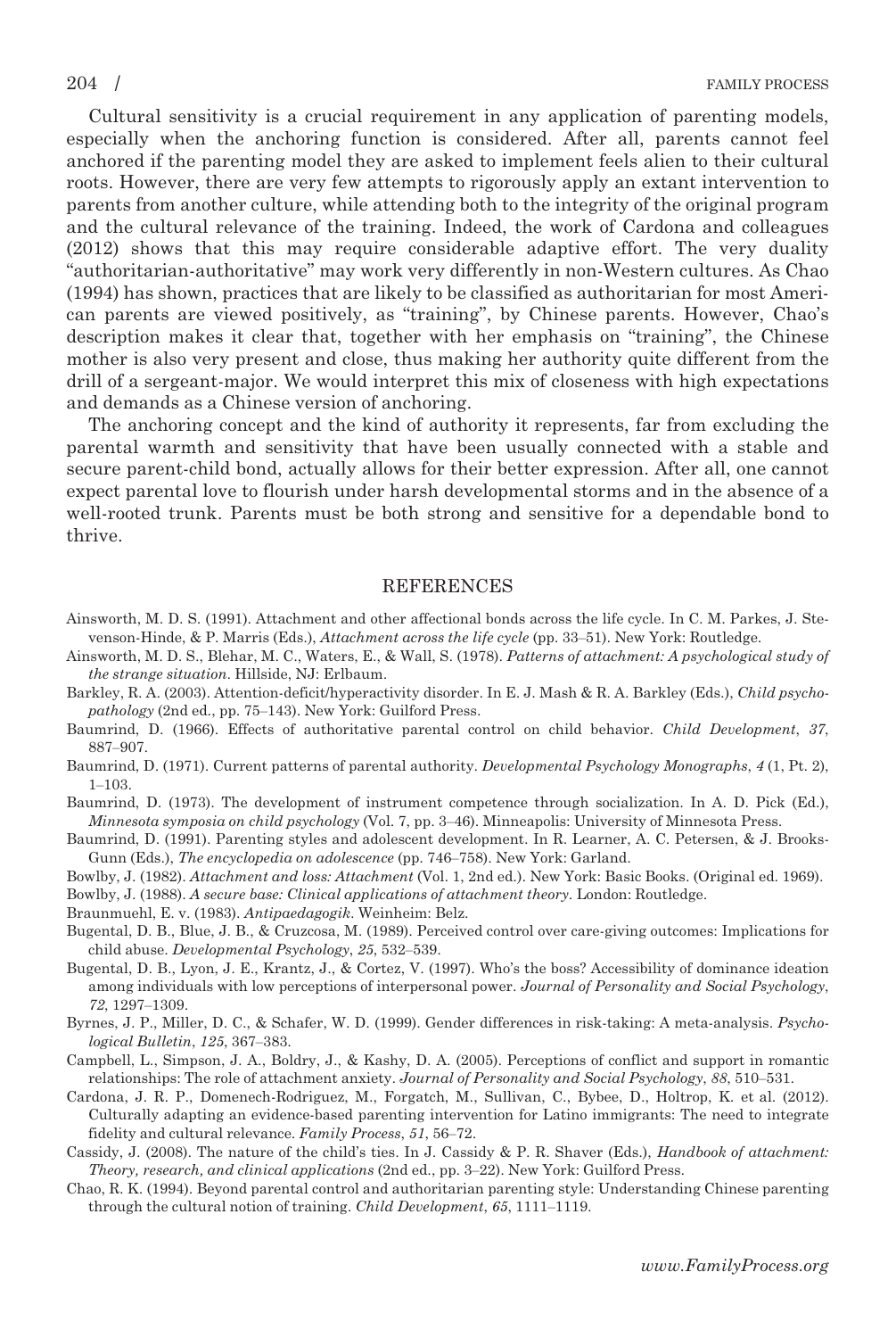- Coyl, D. D., Newland, L. A., & Freeman, H. (2010). Predicting preschoolers' attachment security from parenting behaviours, parents' attachment relationships and their use of social support. Early Child Development and Care, 180, 499–512.
- Deault, L. C. (2010). A systematic review of parenting in relation to the development of comorbidities and functional impairments in children with attention-deficit/hyperactivity disorder (ADHD). Child Psychiatry and Human Development, 41, 168–192.
- DeWolff, M. S., & van Ijzendoorn, M. H. (1997). Sensitivity and attachment: A meta-analysis on parental antecedents of infant attachment. Child Development, 68, 571–591.
- Dornbusch, S., Carlsmith, J., Bushwall, S., Ritter, P., Leiderman, H., Hastorf, A. et al. (1985). Single parents, extended households and the control of adolescents. Child Development, 56, 326–341.
- Fletcher, A. C., Steinberg, L., & Williams-Wheeler, M. (2004). Parental influences on adolescent problem behavior. Child Development, 75, 781–796.
- Fonagy, P., Gyorgy, G., Jurist, E. L., & Target, M. (2004). Affect regulation, mentalization and the development of the self. London: Karnac.
- Frick, P., Lahey, B., Locher, R., Stouthamer-Loeber, M., Christ, M., & Hanson, K. (1992). Familial risk factors to oppositional defiant disorder and conduct disorder: Parental psychopathology and maternal parenting. Journal of Consulting and Clinical Psychology, 60, 49–55. doi: 10.1037/0022-006X.60.1.49.
- Garcia, A., Sapyta, J., Moore, P., Freeman, J., Franklin, M., March, J. et al. (2010). Predictors and moderators of treatment outcome in the Pediatric Obsessive Compulsive Treatment Study (POTS I). Journal of the American Academy of Child Adolescent Psychiatry, 49, 1024–1033.
- Guttmann-Steinmetz, S., & Crowell, J. A. (2006). Attachment and externalizing disorders: A developmental psychopathology perspective. Journal of the American Academy of Child and Adolescent Psychiatry, 45, 440–451.
- Johnston, C., & Mash, E. J. (2001). Families of children with attention-deficit/hyperactivity disorder: Review and recommendations for future research. Clinical Child and Family Psychology Review, 4, 183–207.
- Jones, T. L., & Prinz, R. J. (2005). Potential roles of parental self-efficacy in parent and child adjustment: A review. Clinical Psychology Review, 25, 341–363.
- Kanat-Maymon, Y., Roth, G., Assor, A., & Reizer, A. (2012). Conditional regard in close relationships. In P. R. Shaver & M. Mikulincer (Eds.), Meaning, mortality, and choice: The social psychology of existential concerns (pp. 235–251). Washington, DC: American Psychological Association. doi: 10.1037/13748-013
- Koetter, C., & Schlippe, A. von. (2007). Coaching in gewaltlosen Widerstand. In A. v. Schlippe & M. Grabbe (Eds.), Werkstattbuch Elterncoaching: Elterliche Praesenz und gewaltloser Widerstand in der Praxis (pp. 269– 280). Goettingen: Vandenhoeck & Ruprecht.
- Laible, D. L., & Thompson, R. A. (2000). Mother-child discourse, attachment security, shared positive affect, and early conscience development. Child Development, 71, 1424–1440.
- Lamborn, S. D., Mounts, N. S., Steinberg, L., & Dornbusch, S. M. (1991). Patterns of competence and adjustment among adolescents from authoritative, authoritarian, indulgent, and neglectful families. Child Development, 62, 1049–1065.
- Lange, G., Sheerin, D., Carr, A., Dooley, B., Barton, V., Marshall, D. et al. (2005). Family factors associated with attention deficit hyperactivity disorder and emotional disorders in children. Journal of Family Therapy, 27, 76–96.
- Leahy-Warren, P., McCarthy, G., & Corcoran, P. (2012). First time mothers: Social support, maternal parental self-efficacy and postnatal depression. Journal of Clinical Nursing, 21, 388–397.
- Lebowitz, E., Dolberger, D., Nortov, E., & Omer, H. (2012). Parent training in nonviolent resistance for adult entitled dependence. Family Process, 51, 90–106.
- Lebowitz, E., & Omer, H. (2013). Treating child and adolescent anxiety. Hoboken, NJ: John Wiley & Sons.
- Levavi, I. (2010). Reducing escalation between parents and children by non-violent resistance: A systemic controlled evaluation. Doctoral dissertation, Tel-Aviv University.
- Loeber, R., & Stouthamer-Loeber, M. (1986). Family factors as correlates and predictors of juvenile conduct problems and delinquency. In M. Tonry & N. Morris (Eds.), Crime and justice: An annual review of research (Vol. 7, pp. 129–149). Chicago: University of Chicago Press.
- Maccoby, E. E., & Martin, J. A. (1983). Socialization in the context of the family: Parent-child interaction. In P. H. Mussen (Ed.), Handbook of child psychology (Vol. 4, pp. 1–101). New-York, NY: Wiley.
- Mayseless, O., Scharf, M., & Sholt, M. (2003). From authoritative parenting practices to an authoritarian context: Exploring the person-environment fit. Journal of Research on Adolescence, 13, 427–456.
- Mikulincer, M., & Shaver, P. R. (2004). Security-based self-representations in adulthood: Contents and processes. In W. S. Rholes & J. A. Simpson (Eds.), Adult attachment: Theory, research, and clinical implications (pp. 159–195). New York: Guilford Press.
- Mikulincer, M., & Shaver, P. R. (2007). Attachment in adulthood: Structure, dynamics, and change. New York: Guilford Press.
- Minuchin, S. (1974). Families and family therapy. Cambridge, MA: Harvard University Press.